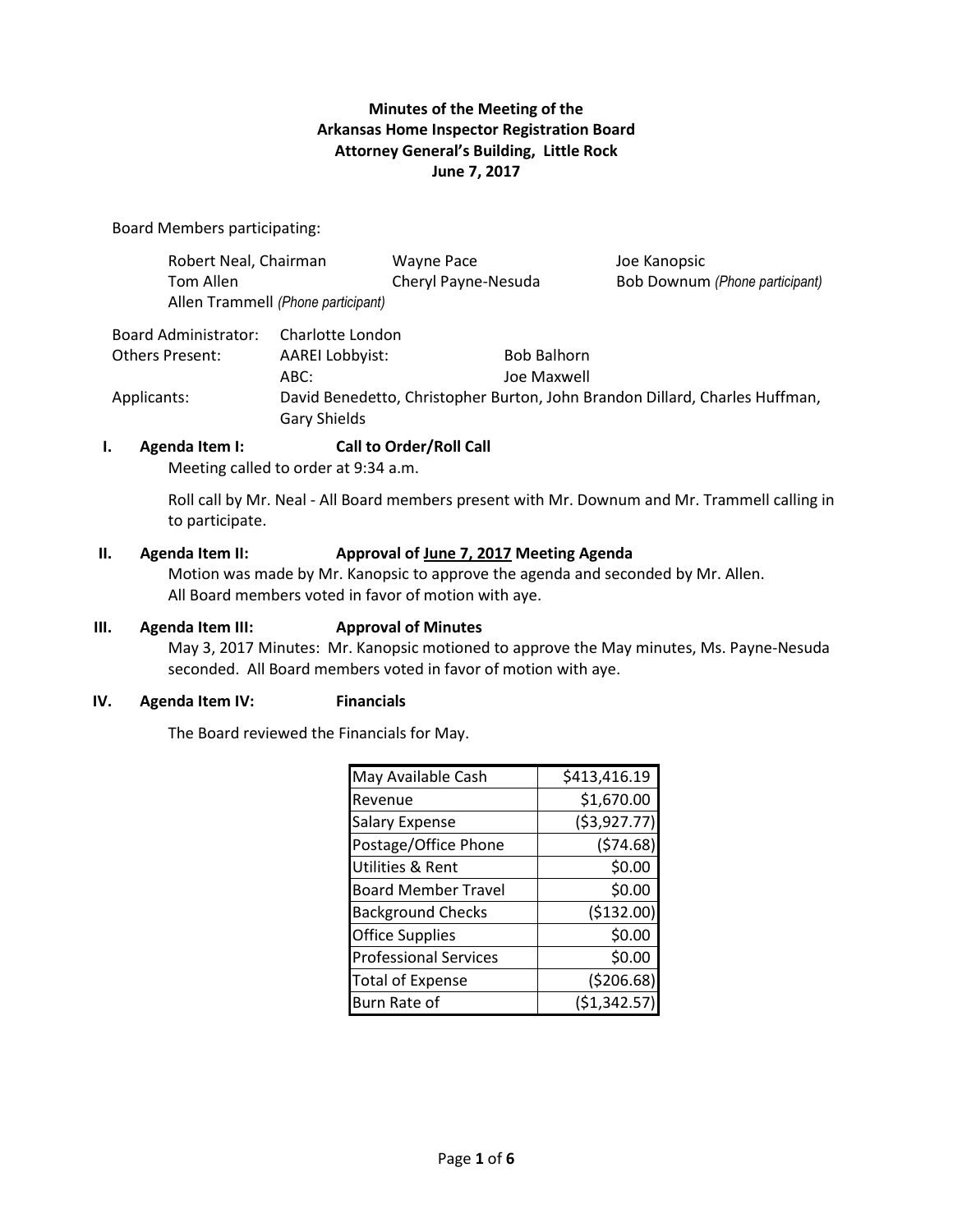Mr. Kanopsic made a motion to approve the May Financials, Ms. Payne-Nesuda seconded and all Board members voted in favor of the motion with aye. Mr. Pace asked Ms. London about the discrepancy in her salary for March when compared to the other months. Ms. London told him that there were three pay periods in March instead of the normal two and that would account for the extra pay. She added that she would provide the Board members with documentation to confirm the additional pay period.

## **V. Agenda Item V: Review of New Applicants**

The Board reviewed ten new applicants and two registration renewals.

- 1. David Jay Benedetto
- 2. David Andrew Bennett
- 3. Kevin Scott Blakely
- 4. Christopher Lynn Burton
- 5. Jared Roy Coan
- 6. John Brandon Dillard
- 7. Charles E. Huffman
- 8. Derek Jason Latimer
- 9. Julio Aguero Marchena
- 10. Curtis John Stuck

 3, 5 & 9 -Ms. Payne-Nesuda motioned to approve the applications of Mr. Blakely, Mr. Coan and Mr. Marchena; Mr. Kanopsic seconded and all Board members voted in favor of the motion to approve the three applicants with aye.

- 1. Mr. Benedetto –Mr. Pace made a motion to approve with further discussion, Mr. Trammell seconded and all approved. Mr. Neal asked Mr. Benedetto about his past conviction and he said he had a knife on him. Mr. Kanopsic asked Mr. Benedetto about the other charges that he had and he said he had a public intoxication charge three years ago. After consideration of the circumstances, all Board members then voted to approve Mr. Benedetto's application.
- 2. Mr. Bennett –Mr. Allen made a motion to approve his application, Mr. Kanopsic seconded and all Board members voted in favor of the motion with aye pending the applicant submits his insurance agent's name.
- 3. Mr. Blakely *(See decision directly below the list of new applicants)*
- 4. Mr. Burton –Mr. Pace made a motion to approve his application, Mr. Trammell seconded. Mr. Neal asked Mr. Burton about his military clearance and he explained his extensive background check. Mr. Neal asked the Board to waive the normal request for a background check from each state the applicant was stationed in and accept the military background check that he submitted. All Board members voted in favor of the motion to approve with aye.
- 5. Mr. Coan *(See decision directly below the list of new applicants)*
- 6. Mr. Dillard Mr. Pace made a motion to approve his application, Mr. Allen seconded and all Board members voted in favor of the motion with aye.
- 7. Mr. Huffman –Mr. Allen made a motion to approve his application, Mr. Kanopsic seconded and all Board members voted in favor of the motion with aye. Mr. Downum asked Mr. Huffman about the third degree battery charge on his background check and he said it was a long time ago and he is in the process of having the charge removed from his record.
- 8. Mr. Latimer Mr. Allen had questions about the applicant's Real Estate License. Mr. Pace and Mr. Neal explained that the Rules and Procedures of the Arkansas Home Inspector Registration Board state that Home Inspectors cannot sell real estate and perform home inspections. Mr. Trammell said that it is a conflict of interest in doing both jobs. Mr. Allen said he wanted to discuss this conflict of interest further in a future meeting. All of the Board members voted to approve Mr. Latimer's application with aye.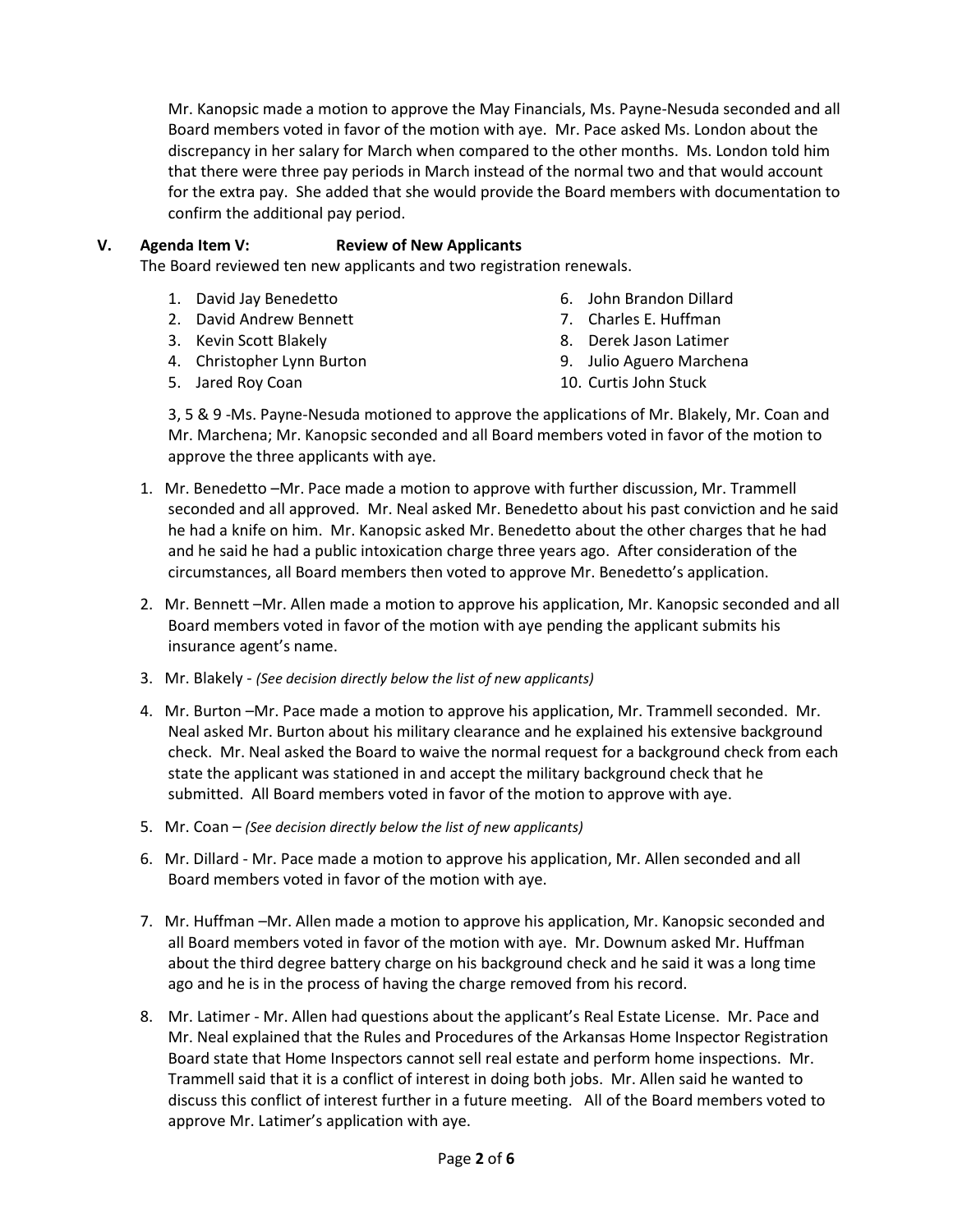- 9. Mr. Marchena *(See decision directly below the list of new applicants)*
- 10. Mr. Stuck –Mr. Pace made a motion to approve his application, Mr. Allen seconded and all Board members voted in favor of the motion with aye.

### **VI. Agenda Item VI Status of Complaints**

### **1. OLD COMPLAINTS**

- a. Kyndal & John Wiles vs Ron Allen, HI-1583 *(2/2/2017-Notification letter mailed to Home Inspector, Mr. Allen responded by email dated 2/11/2017)* Mr. Neal is working on this complaint.
- b. Margaret Washburn vs Jerry Hoffman, HI-1500 *(2/2/2017-Notification letter mailed to Home Inspector, Mr. Hoffman responded by email dated 2/27/2017)* Mr. Neal said that he will write letters to the complainant and Home Inspector about his decision and send them to Ms. London to be printed on AHIRB letterhead.
- c. James Williams vs Richard Mobley, HI-1497 *(2/2/2017-Notification letter mailed to Home Inspector, Mr. Mobley responded by email on 2/10/2017)* No further discussion. The complaint has been dismissed as unfounded.
- d. Bevill (*Gubanski vs State of Arkansas)* Mr. Pace has signed the letter from Mr. Montgomery and it will be forwarded to Ms. Chavis.
- e. Justin Hall *(The Engineer who has been performing home inspections without being registered with the state)* –Mr. Kanopsic said Mr. Hall should be sent a Consent Agreement to stop performing home inspections and after the signed agreement is received by the Board, his name will be removed from the website. Mr. Pace made a motion that Mr. Hall should either get a license to become a Home Inspector or sign a Consent Agreement to stop doing home inspections. Mr. Allen seconded and all Board members voted in favor of the motion with aye.
- f. John Williams, HI-1581 –No Update.

### **2. NEW COMPLAINTS**

## **VII. Agenda Item VII Continuing Education/Pre-Registration Courses**

1. Arkansas Chapter of ASHI -2 Hr CE Course –Electrical Wiring Inspection-Structural Requirements. Mr. Kanopsic made a motion to approve the CE course, Mr. Allen seconded and all Board members voted Nay to deny approval of the course. Board members discussed that the application submitted did not meet all of the requirements before being submitted. Mr. Neal said a letter should be mailed to them detailing the additional information needed and letting them know that the course can be re-submitted with the proper documentation.

## **BREAK 10:50 – 11:00**

2. InterNACHI -Mr. Kanopsic said the Board does not accept online training courses for the 80 hour Pre-Registration training. The training has to be on-site, classroom training with an instructor.

11:12 a.m. Ms. Payne-Nesuda left the meeting.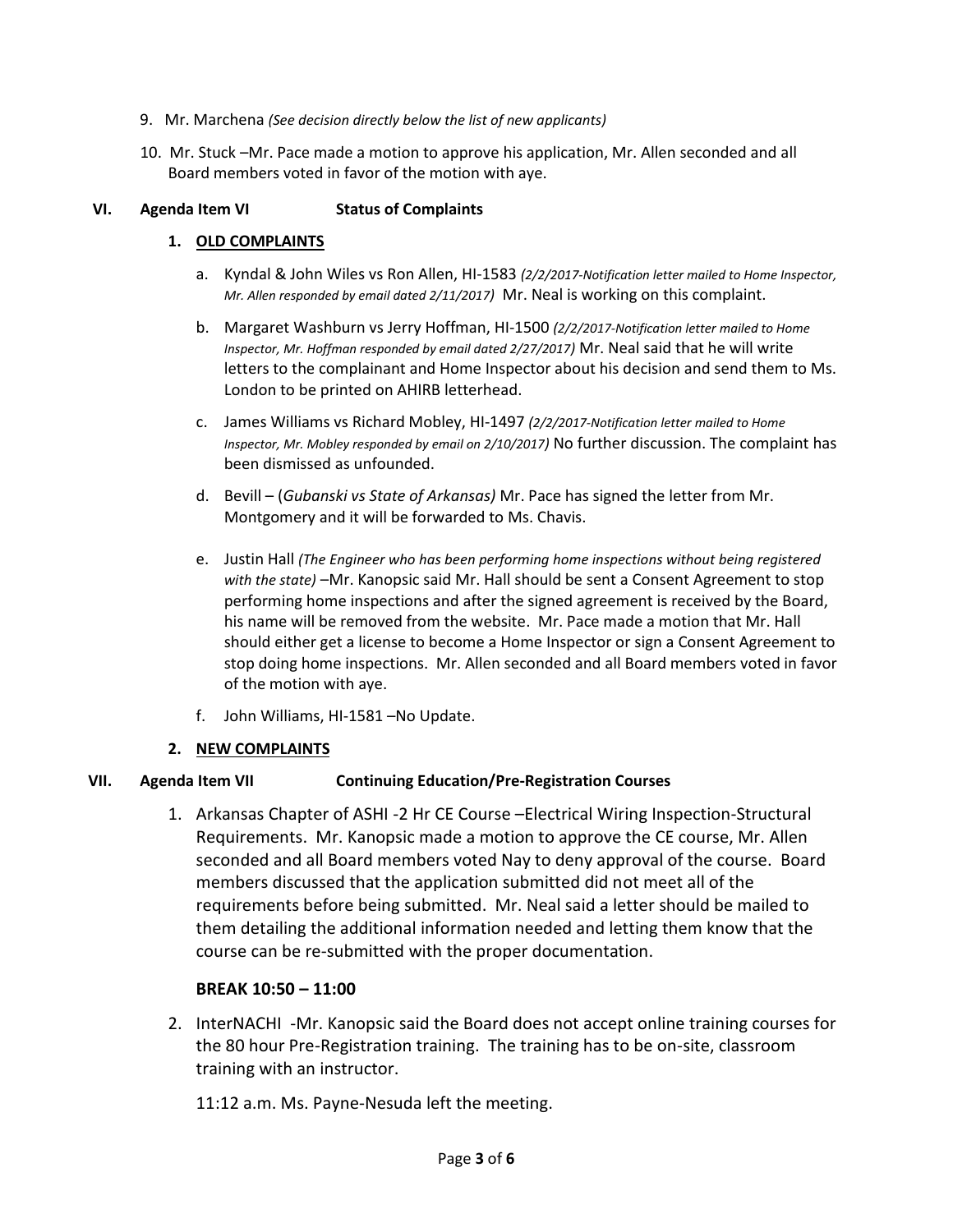Mr. Kanopsic made a motion to approve the Pre-Registration course, Mr. Pace seconded and all Board members voted Nay to deny approval of the course.

3. National Property Inspections, Inc. *(120 Classroom Hours-Pre-Registration Course - Renewal Request)* NPI submitted the additional information requested during the April Board meeting. The information was given to Mr. Allen to review. Further discussion is being tabled until the July meeting.

# **VIII. Agenda Item VIII New Business**

- 1. Apprenticeship Training June 2, 2017 meeting with Mr. Neal and Mr. Allen. Mr. Neal and Mr. Allen discussed their meeting to gather information about the reasons why there is so much turnover among Home Inspectors. *(For more information on the details of their meeting, please read the June 2nd minutes attached)* Mr. Kanopsic said that economic reasons are why most Home Inspectors leave. Mr. Pace said an apprenticeship program would be helpful to new registrants, so they could see an actual inspection being done and experience the interactions with clients. He said that when a client is looking for a Home Inspector, they want a knowledgeable, well educated person to perform the inspection. Mr. Pace added that for a current Home Inspector to become a Mentor for new registrants, he would have to have a certain number of years experience and have completed a certain number of home inspections. Mr. Neal said there will be more discussion about Apprenticeship Training at the next Board meeting.
- 2. Test Scores for Pre-Registration Exams –No Discussion
- 3. AHIRB Advertising –Mr. Kanopsic brought some Real Estate magazines and said the Board would have to know the circulation number of magazines around the state, who to contact and the cost of advertising. Mr. Downum said the Arkansas Democrat-Gazette would be a good source for advertising since they have employees who would do the art work as part of the fee for advertising. Mr. Allen asked about the purpose of the advertising and if it was necessary to do it. Mr. Pace said there is a certain amount of money that the Board has that is earmarked for advertising only. Mr. Kanopsic said the Board needs to advertise to educate the public about Home Inspectors. Mr. Neal and Mr. Kanopsic agreed that the Board should earmark \$100.00 from the Public Awareness Fund to print advertising. Mr. Kanopsic made a motion to develop new ideas for advertising, Mr. Pace seconded and all Board members voted in favor of the motion with aye.
- 4. Gary Shields, HI-1554 attended the meeting to get information from the Board about the requirements for him to re-activate his license after being on Inactive Status since 2015. Mr. Neal told him that he would have to submit his renewal application along with a notarized Attestation of Abstinence form and a Certificate of Completion of 21 Continuing Education hours of which 12 hours could be taken online and 9 hours in a classroom.
- **IX. Agenda Item IX Old Business**

### **X. Agenda Item X Administrator's Update to Board Members**

1. Ms. London told the Board that the insurance renewal letters had been mailed and informed them about a caller with a complaint about an unlicensed person who had inspected her house.

## **XI. Agenda Item XI Schedule Next Meeting**

1. The next Board meeting will be Friday July 14, 2017 at 9:30 a.m.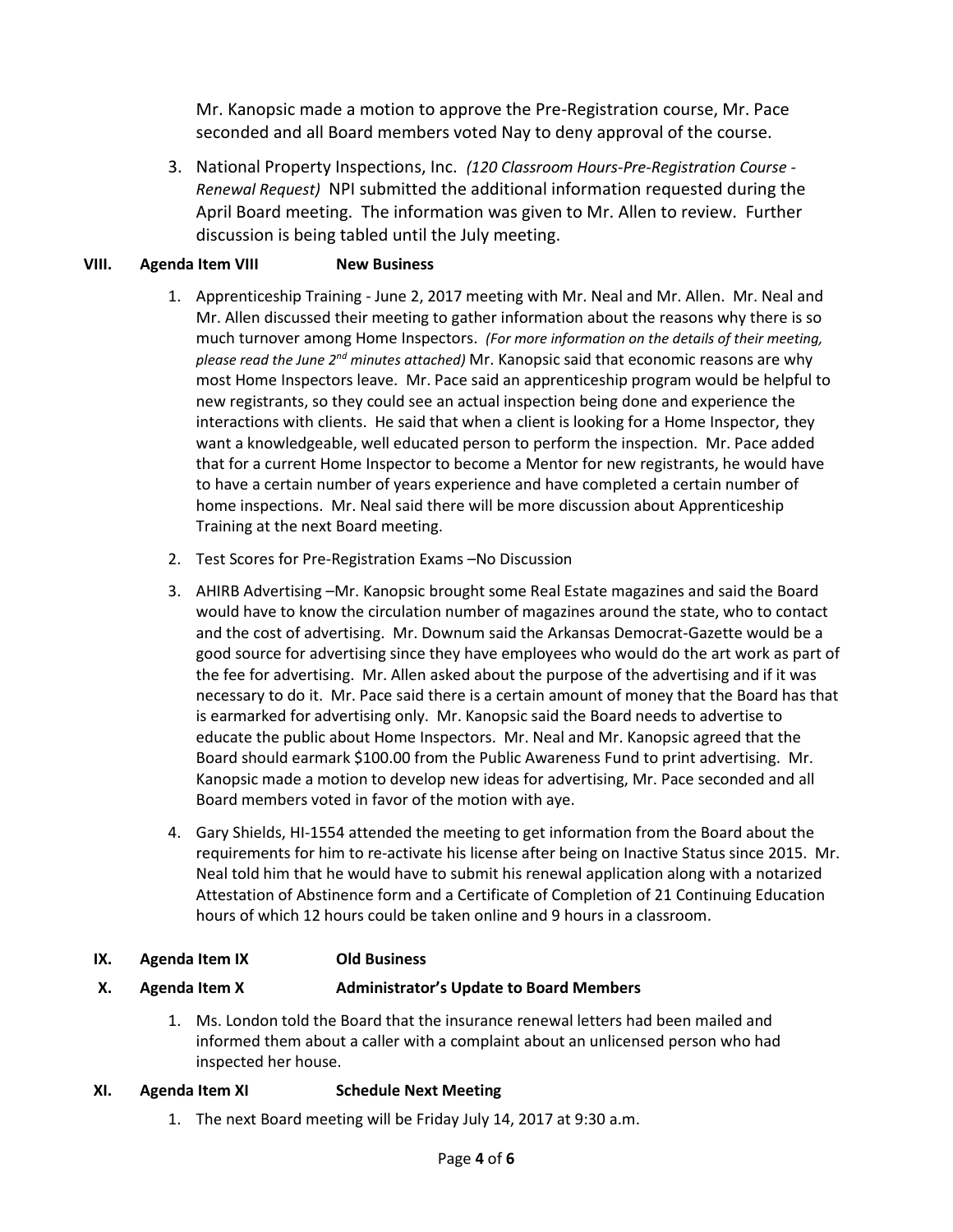- **XII. Agenda Item XII Executive Session**  12:45 – 12:50 Board Members were in Executive Session to discuss personnel matters.
- **XIII. Agenda Item XII Adjournment**  The meeting adjourned at 12:51 p.m.